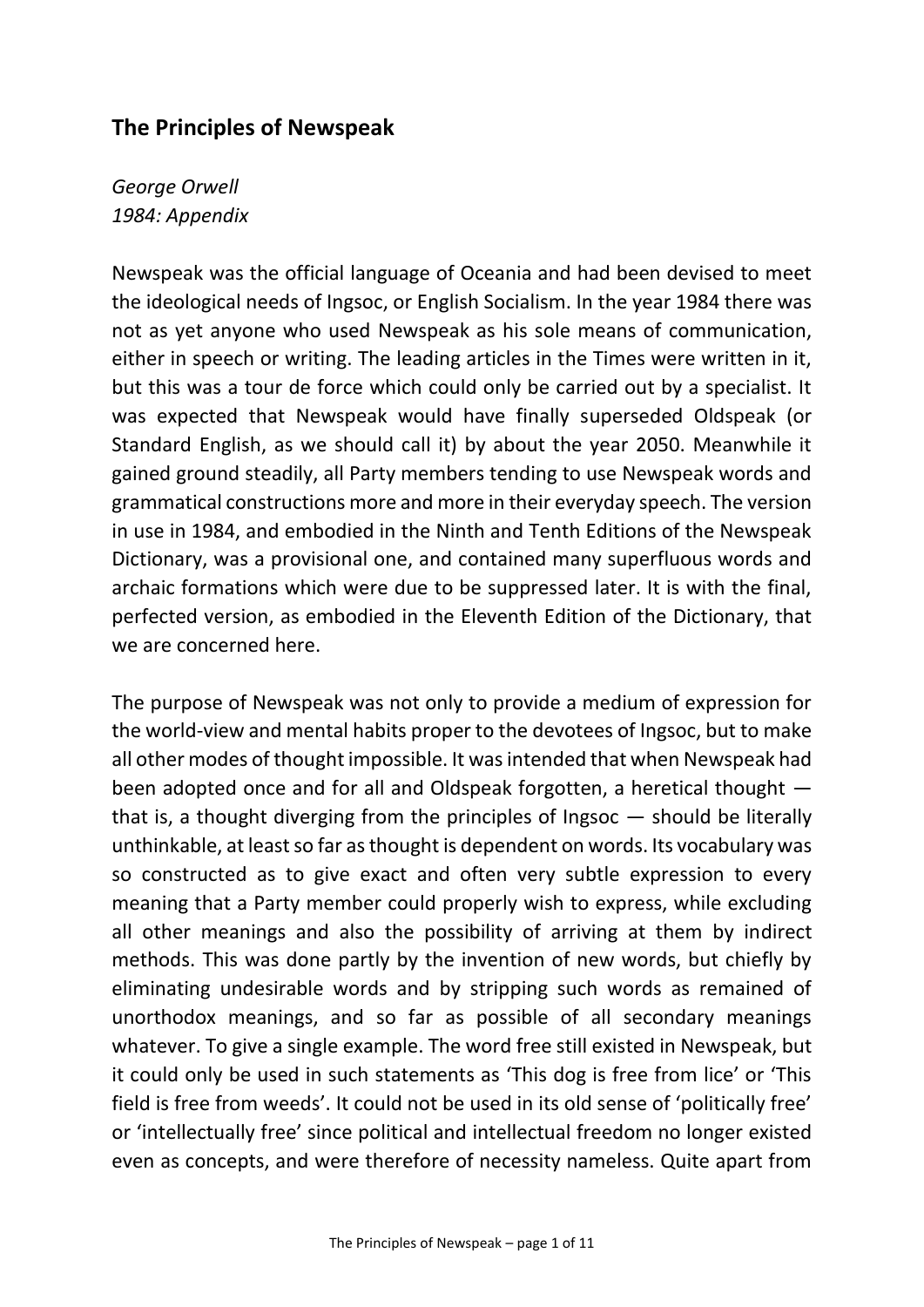the suppression of definitely heretical words, reduction of vocabulary was regarded as an end in itself, and no word that could be dispensed with was allowed to survive. Newspeak was designed not to extend but to diminish the range of thought, and this purpose was indirectly assisted by cutting the choice of words down to a minimum.

Newspeak was founded on the English language as we now know it, though many Newspeak sentences, even when not containing newly-created words, would be barely intelligible to an English-speaker of our own day. Newspeak words were divided into three distinct classes, known as the A vocabulary, the B vocabulary (also called compound words), and the C vocabulary. It will be simpler to discuss each class separately, but the grammatical peculiarities of the language can be dealt with in the section devoted to the A vocabulary, since the same rules held good for all three categories.

The A vocabulary. The A vocabulary consisted of the words needed for the business of everyday life — for such things as eating, drinking, working, putting on one's clothes, going up and down stairs, riding in vehicles, gardening, cooking, and the like. It was composed almost entirely of words that we already possess words like hit, run, dog, tree, sugar, house, field — but in comparison with the present-day English vocabulary their number was extremely small, while their meanings were far more rigidly defined. All ambiguities and shades of meaning had been purged out of them. So far as it could be achieved, a Newspeak word of this class was simply a staccato sound expressing one clearly understood concept. It would have been quite impossible to use the A vocabulary for literary purposes or for political or philosophical discussion. It was intended only to express simple, purposive thoughts, usually involving concrete objects or physical actions.

The grammar of Newspeak had two outstanding peculiarities. The first of these was an almost complete interchangeability between different parts of speech. Any word in the language (in principle this applied even to very abstract words such as if or when) could be used either as verb, noun, adjective, or adverb. Between the verb and the noun form, when they were of the same root, there was never any variation, this rule of itself involving the destruction of many archaic forms. The word thought, for example, did not exist in Newspeak. Its place was taken by think, which did duty for both noun and verb. No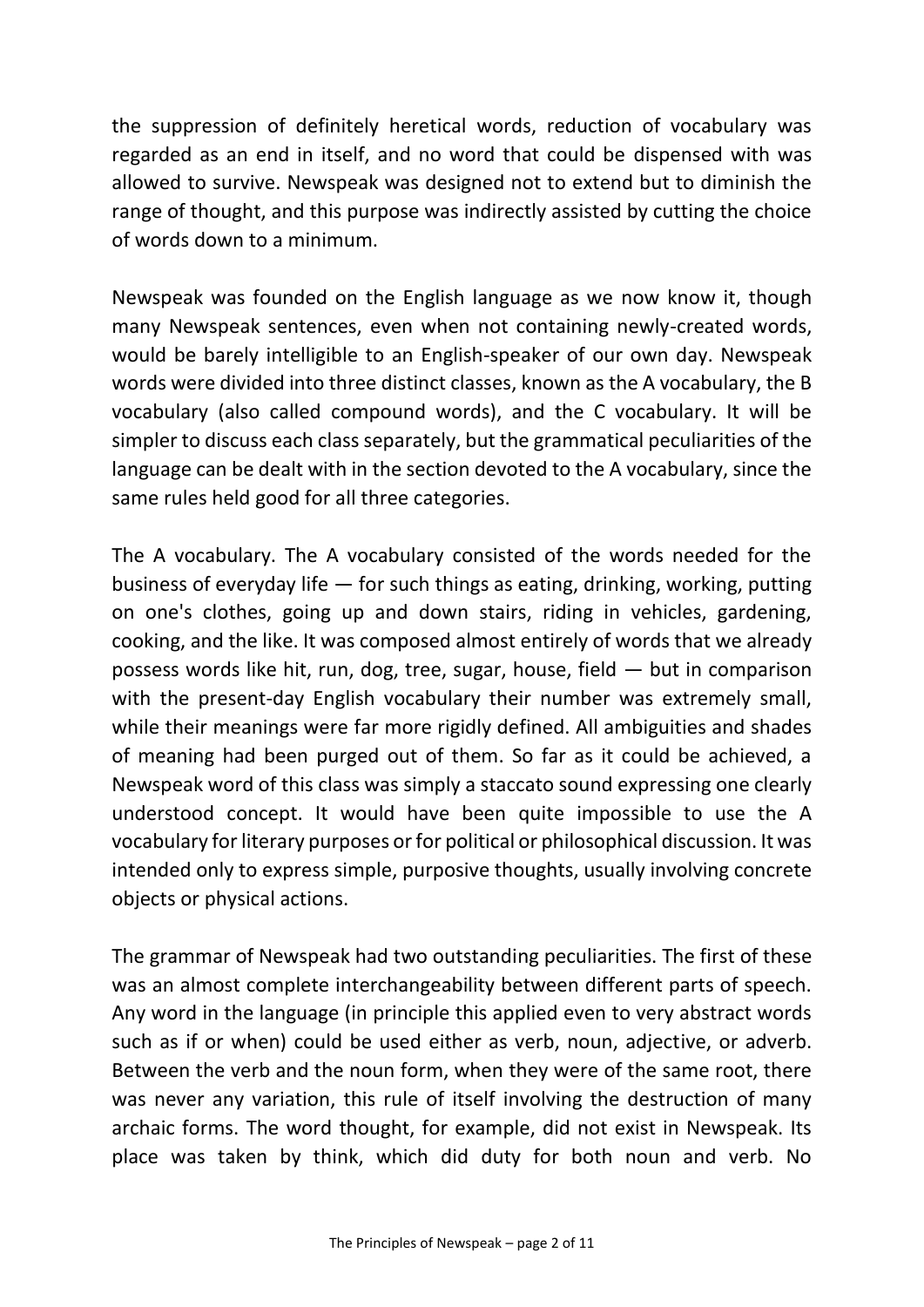etymological principle was followed here: in some cases it was the original noun that was chosen for retention, in other cases the verb. Even where a noun and verb of kindred meaning were not etymologically connected, one or other of them was frequently suppressed. There was, for example, no such word as cut, its meaning being sufficiently covered by the noun-verb knife. Adjectives were formed by adding the suffix -ful to the noun-verb, and adverbs by adding -wise. Thus for example, speedful meant 'rapid' and speedwise meant 'quickly'. Certain of our present-day adjectives, such as good, strong, big, black, soft, were retained, but their total number was very small. There was little need for them, since almost any adjectival meaning could be arrived at by adding -ful to a nounverb. None of the now-existing adverbs was retained, except for a very few already ending in -wise: the -wise termination was invariable. The word well, for example, was replaced by goodwise.

In addition, any word  $-$  this again applied in principle to every word in the language — could be negatived by adding the affix un-, or could be strengthened by the affix plus-, or, for still greater emphasis, doubleplus-. Thus, for example, uncold meant 'warm', while pluscold and doublepluscold meant, respectively, 'very cold' and 'superlatively cold'. It was also possible, as in present-day English, to modify the meaning of almost any word by prepositional affixes such as ante- , post-, up-, down-, etc. By such methods it was found possible to bring about an enormous diminution of vocabulary. Given, for instance, the word good, there was no need for such a word as bad, since the required meaning was equally well — indeed, better — expressed by ungood. All that was necessary, in any case where two words formed a natural pair of opposites, was to decide which of them to suppress. Dark, for example, could be replaced by unlight, or light by undark, according to preference.

The second distinguishing mark of Newspeak grammar was its regularity. Subject to a few exceptions which are mentioned below all inflexions followed the same rules. Thus, in all verbs the preterite and the past participle were the same and ended in -ed. The preterite of steal was stealed, the preterite of think was thinked, and so on throughout the language, all such forms as swam, gave, brought, spoke, taken, etc., being abolished. All plurals were made by adding -s or -es as the case might be. The plurals of man, ox, life, were mans, oxes, lifes. Comparison of adjectives was invariably made by adding -er, -est (good, gooder, goodest), irregular forms and the more, most formation being suppressed.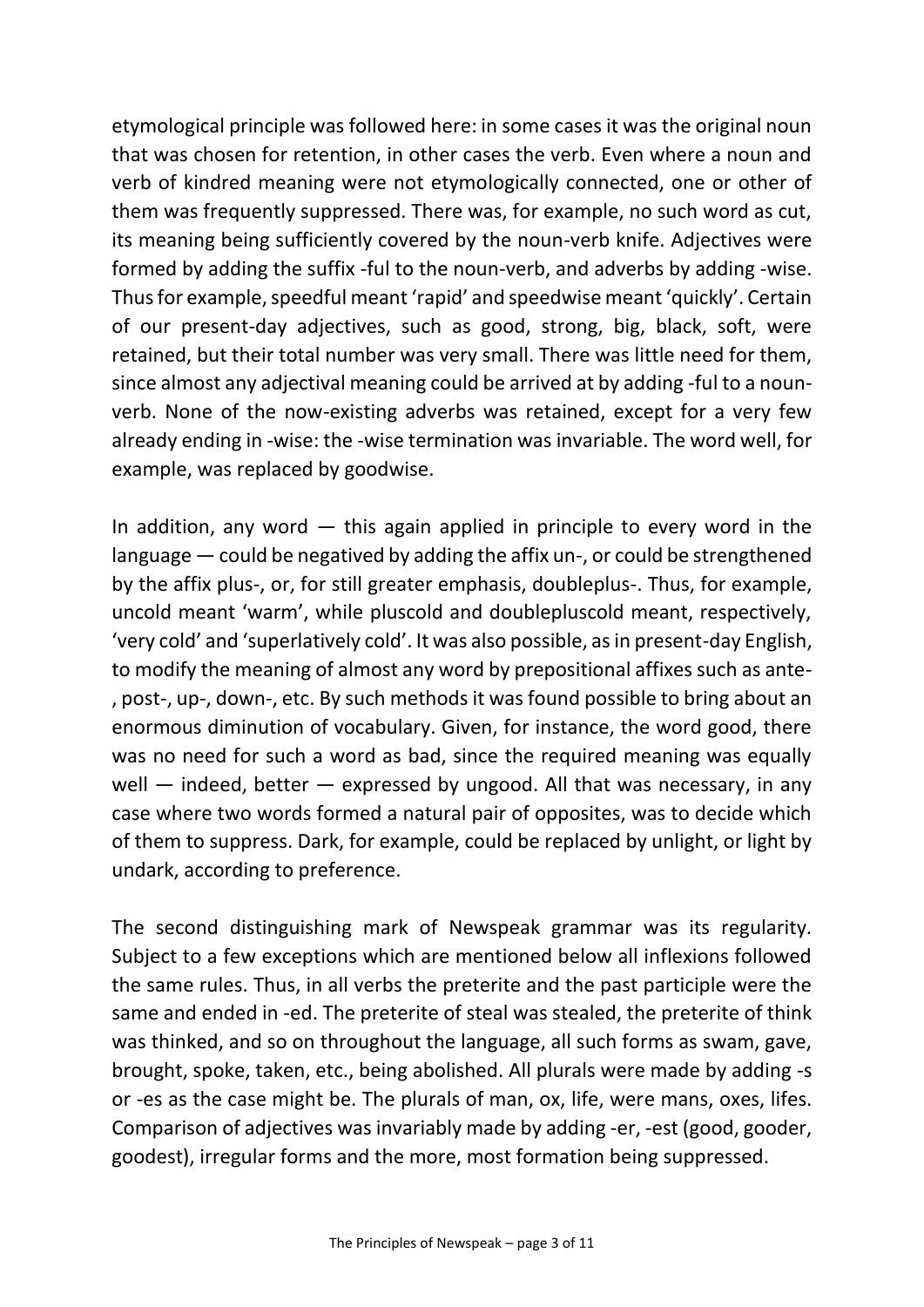The only classes of words that were still allowed to inflect irregularly were the pronouns, the relatives, the demonstrative adjectives, and the auxiliary verbs. All of these followed their ancient usage, except that whom had been scrapped as unnecessary, and the shall, should tenses had been dropped, all their uses being covered by will and would. There were also certain irregularities in wordformation arising out of the need for rapid and easy speech. A word which was difficult to utter, or was liable to be incorrectly heard, was held to be ipso facto a bad word: occasionally therefore, for the sake of euphony, extra letters were inserted into a word or an archaic formation was retained. But this need made itself felt chiefly in connexion with the B vocabulary. Why so great an importance was attached to ease of pronunciation will be made clear later in this essay.

The B vocabulary. The B vocabulary consisted of words which had been deliberately constructed for political purposes: words, that is to say, which not only had in every case a political implication, but were intended to impose a desirable mental attitude upon the person using them. Without a full understanding of the principles of Ingsoc it was difficult to use these words correctly. In some cases they could be translated into Oldspeak, or even into words taken from the A vocabulary, but this usually demanded a long paraphrase and always involved the loss of certain overtones. The B words were a sort of verbal shorthand, often packing whole ranges of ideas into a few syllables, and at the same time more accurate and forcible than ordinary language.

The B words were in all cases compound words (2). They consisted of two or more words, or portions of words, welded together in an easily pronounceable form. The resulting amalgam was always a noun-verb, and inflected according to the ordinary rules. To take a single example: the word goodthink, meaning, very roughly, 'orthodoxy', or, if one chose to regard it as a verb, 'to think in an orthodox manner'. This inflected as follows: noun-verb, goodthink; past tense and past participle, goodthinked; present participle, goodthinking; adjective, goodthinkful; adverb, goodthinkwise; verbal noun, goodthinker.

The B words were not constructed on any etymological plan. The words of which they were made up could be any parts of speech, and could be placed in any order and mutilated in any way which made them easy to pronounce while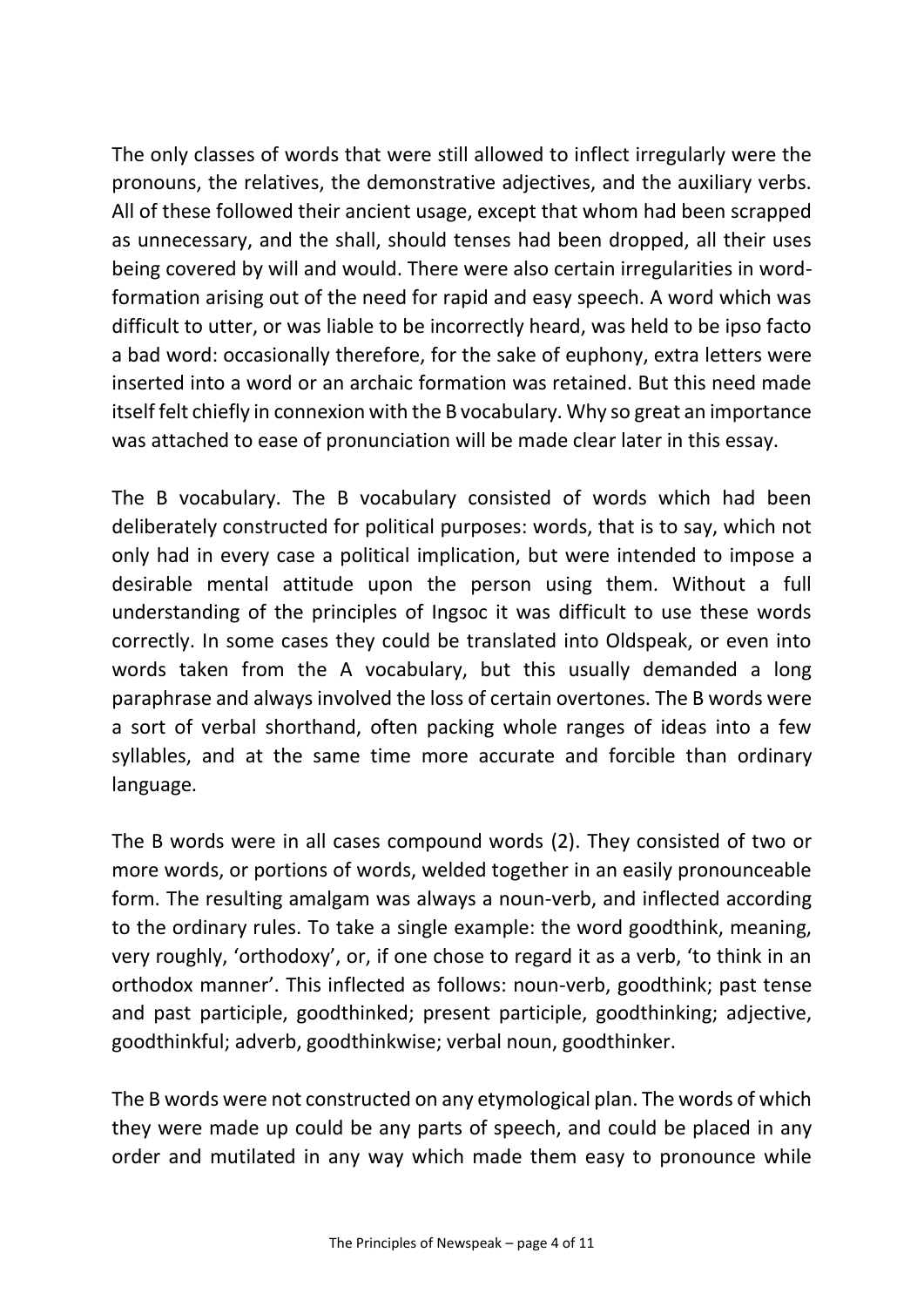indicating their derivation. In the word crimethink (thoughtcrime), for instance, the think came second, whereas in thinkpol (Thought Police) it came first, and in the latter word police had lost its second syllable. Because of the great difficulty in securing euphony, irregular formations were commoner in the B vocabulary than in the A vocabulary. For example, the adjective forms of Minitrue, Minipax, and Miniluv were, respectively, Minitruthful, Minipeaceful, and Minilovely, simply because -trueful, -paxful, and -loveful were sliightly awkward to pronounce. In principle, however, all B words could inflect, and all inflected in exactly the same way.

Some of the B words had highly subtilized meanings, barely intelligible to anyone who had not mastered the language as a whole. Consider, for example, such a typical sentence from a Times leading article as Oldthinkers unbellyfeel Ingsoc. The shortest rendering that one could make of this in Oldspeak would be: 'Those whose ideas were formed before the Revolution cannot have a full emotional understanding of the principles of English Socialism.' But this is not an adequate translation. To begin with, in order to grasp the full meaning of the Newspeak sentence quoted above, one would have to have a clear idea of what is meant by Ingsoc. And in addition, only a person thoroughly grounded in Ingsoc could appreciate the full force of the word bellyfeel, which implied a blind, enthusiastic acceptance difficult to imagine today; or of the word oldthink, which was inextricably mixed up with the idea of wickedness and decadence. But the special function of certain Newspeak words, of which oldthink was one, was not so much to express meanings as to destroy them. These words, necessarily few in number, had had their meanings extended until they contained within themselves whole batteries of words which, as they were sufficiently covered by a single comprehensive term, could now be scrapped and forgotten. The greatest difficulty facing the compilers of the Newspeak Dictionary was not to invent new words, but, having invented them, to make sure what they meant: to make sure, that is to say, what ranges of words they cancelled by their existence.

As we have already seen in the case of the word free, words which had once borne a heretical meaning were sometimes retained for the sake of convenience, but only with the undesirable meanings purged out of them. Countless other words such as honour, justice, morality, internationalism, democracy, science, and religion had simply ceased to exist. A few blanket words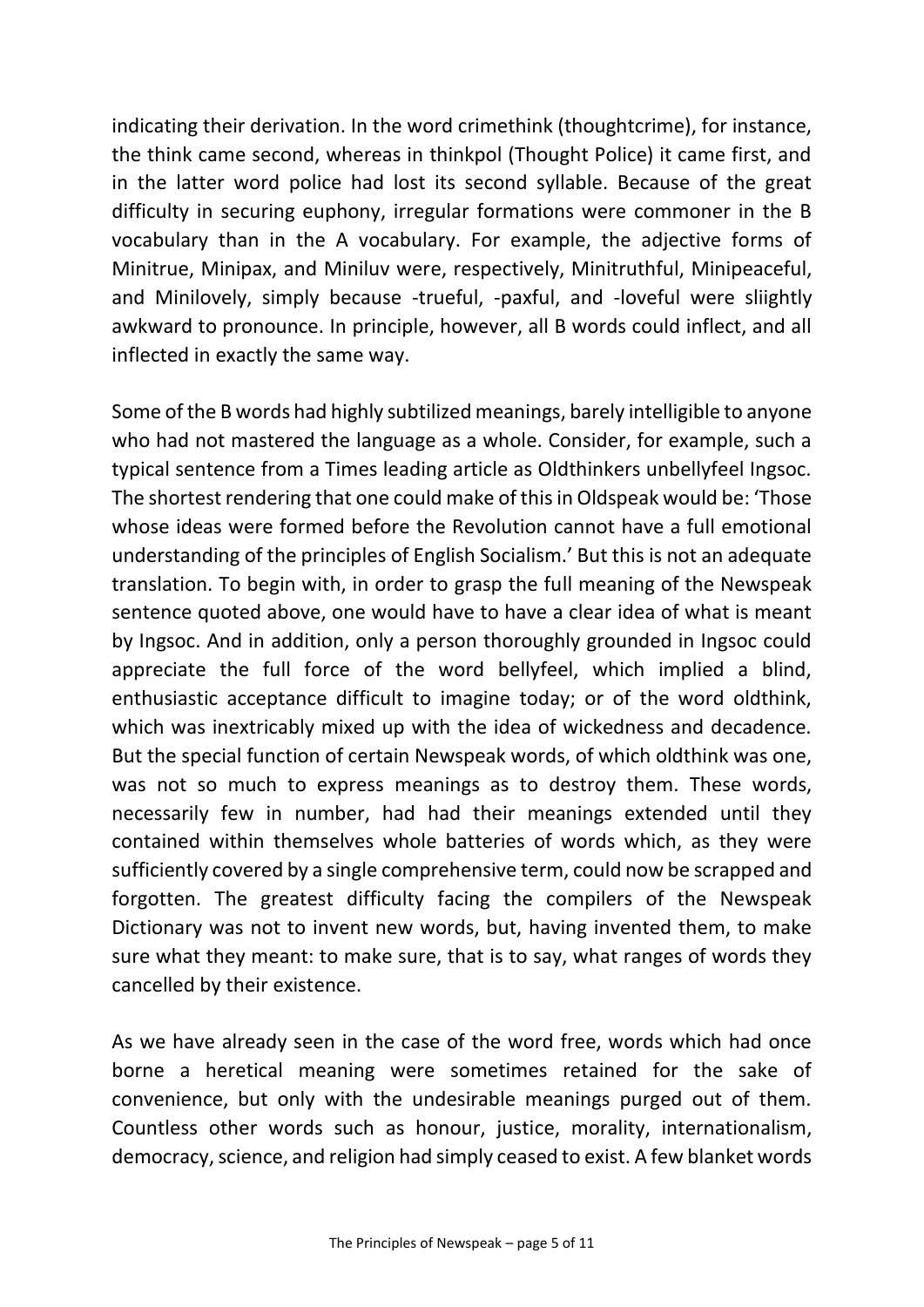covered them, and, in covering them, abolished them. All words grouping themselves round the concepts of liberty and equality, for instance, were contained in the single word crimethink, while all words grouping themselves round the concepts of objectivity and rationalism were contained in the single word oldthink. Greater precision would have been dangerous. What was required in a Party member was an outlook similar to that of the ancient Hebrew who knew, without knowing much else, that all nations other than his own worshipped 'false gods'. He did not need to know that these gods were called Baal, Osiris, Moloch, Ashtaroth, and the like: probably the less he knew about them the better for his orthodoxy. He knew Jehovah and the commandments of Jehovah: he knew, therefore, that all gods with other names or other attributes were false gods. In somewhat the same way, the party member knew what constituted right conduct, and in exceedingly vague, generalized terms he knew what kinds of departure from it were possible. His sexual life, for example, was entirely regulated by the two Newspeak words sexcrime (sexual immorality) and goodsex (chastity). Sexcrime covered all sexual misdeeds whatever. It covered fornication, adultery, homosexuality, and other perversions, and, in addition, normal intercourse practised for its own sake. There was no need to enumerate them separately, since they were all equally culpable, and, in principle, all punishable by death. In the C vocabulary, which consisted of scientific and technical words, it might be necessary to give specialized names to certain sexual aberrations, but the ordinary citizen had no need of them. He knew what was meant by goodsex — that is to say, normal intercourse between man and wife, for the sole purpose of begetting children, and without physical pleasure on the part of the woman: all else was sexcrime. In Newspeak it was seldom possible to follow a heretical thought further than the perception that it was heretical: beyond that point the necessary words were nonexistent.

No word in the B vocabulary was ideologically neutral. A great many were euphemisms. Such words, for instance, as joycamp (forced-labour camp) or Minipax (Ministry of Peace, i.e. Ministry of War) meant almost the exact opposite of what they appeared to mean. Some words, on the other hand, displayed a frank and contemptuous understanding of the real nature of Oceanic society. An example was prolefeed, meaning the rubbishy entertainment and spurious news which the Party handed out to the masses. Other words, again, were ambivalent, having the connotation 'good' when applied to the Party and 'bad' when applied to its enemies. But in addition there were great numbers of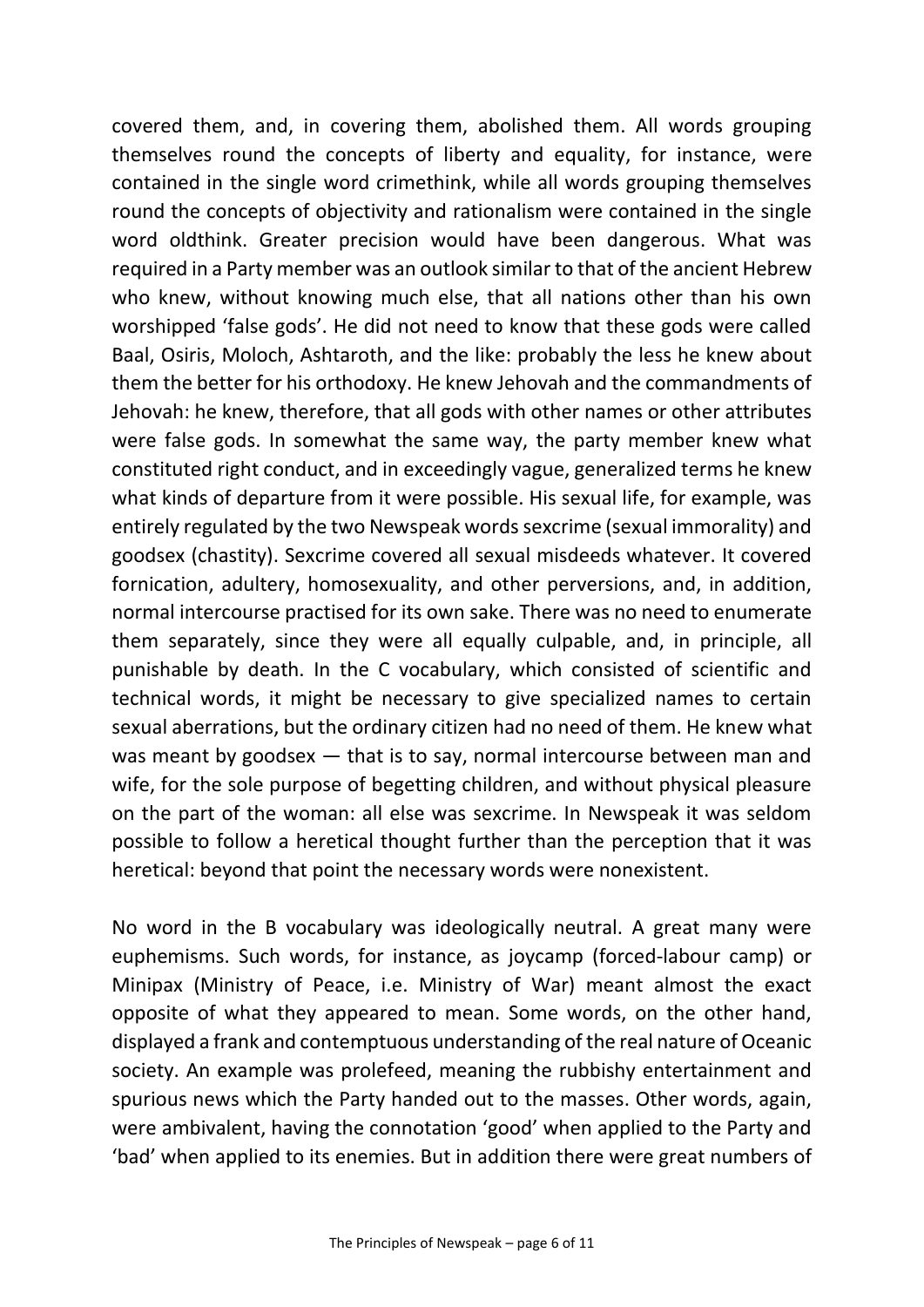words which at first sight appeared to be mere abbreviations and which derived their ideological colour not from their meaning, but from their structure.

So far as it could be contrived, everything that had or might have political significance of any kind was fitted into the B vocabulary. The name of every organization, or body of people, or doctrine, or country, or institution, or public building, was invariably cut down into the familiar shape; that is, a single easily pronounced word with the smallest number of syllables that would preserve the original derivation. In the Ministry of Truth, for example, the Records Department, in which Winston Smith worked, was called Recdep, the Fiction Department was called Ficdep, the Teleprogrammes Department was called Teledep, and so on. This was not done solely with the object of saving time. Even in the early decades of the twentieth century, telescoped words and phrases had been one of the characteristic features of political language; and it had been noticed that the tendency to use abbreviations of this kind was most marked in totalitarian countries and totalitarian organizations. Examples were such words as Nazi, Gestapo, Comintern, Inprecorr, Agitprop. In the beginning the practice had been adopted as it were instinctively, but in Newspeak it was used with a conscious purpose. It was perceived that in thus abbreviating a name one narrowed and subtly altered its meaning, by cutting out most of the associations that would otherwise cling to it. The words Communist International, for instance, call up a composite picture of universal human brotherhood, red flags, barricades, Karl Marx, and the Paris Commune. The word Comintern, on the other hand, suggests merely a tightly-knit organization and a well-defined body of doctrine. It refers to something almost as easily recognized, and as limited in purpose, as a chair or a table. Comintern is a word that can be uttered almost without taking thought, whereas Communist International is a phrase over which one is obliged to linger at least momentarily. In the same way, the associations called up by a word like Minitrue are fewer and more controllable than those called up by Ministry of Truth. This accounted not only for the habit of abbreviating whenever possible, but also for the almost exaggerated care that was taken to make every word easily pronounceable.

In Newspeak, euphony outweighed every consideration other than exactitude of meaning. Regularity of grammar was always sacrificed to it when it seemed necessary. And rightly so, since what was required, above all for political purposes, was short clipped words of unmistakable meaning which could be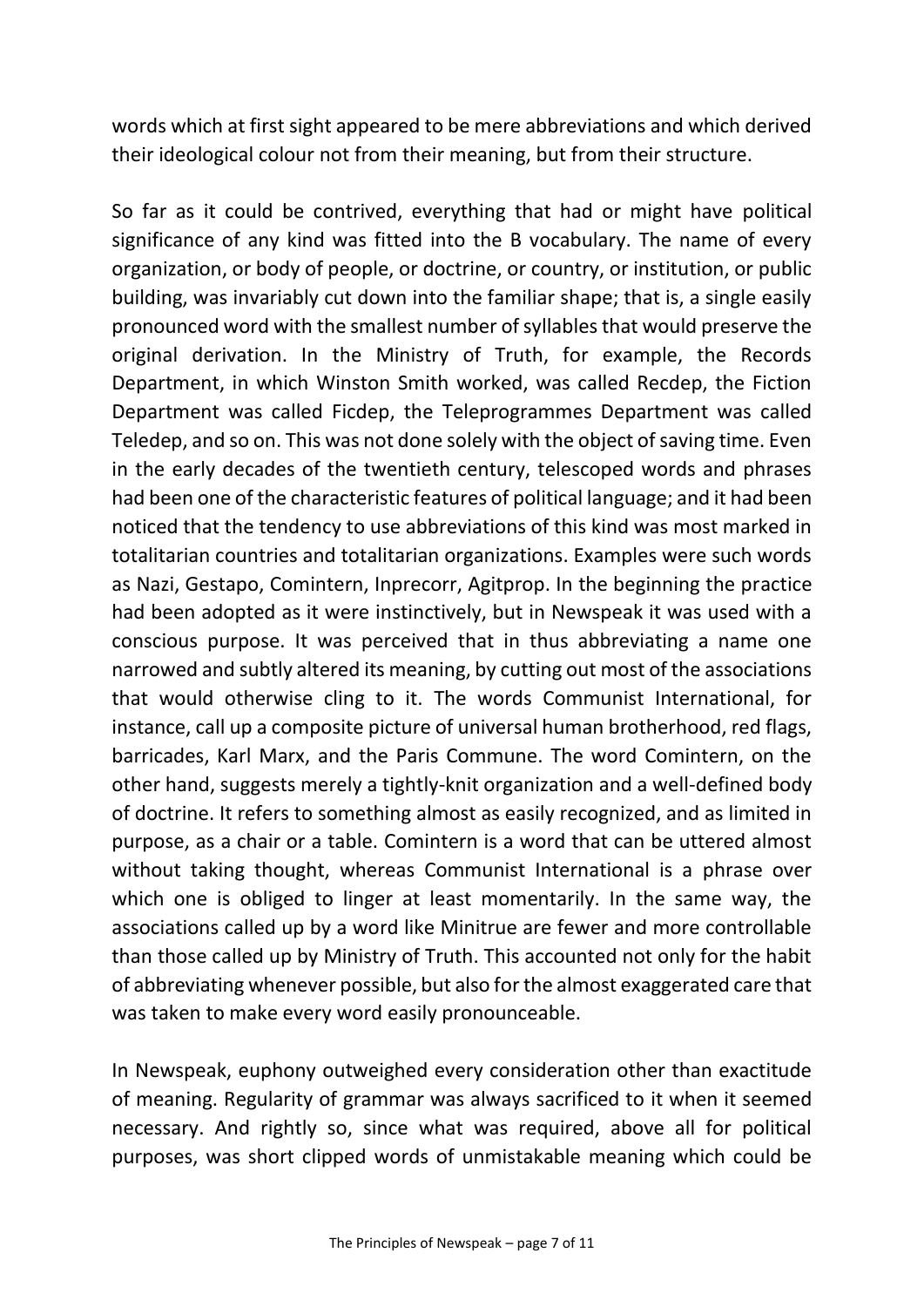uttered rapidly and which roused the minimum of echoes in the speaker's mind. The words of the B vocabulary even gained in force from the fact that nearly all of them were very much alike. Almost invariably these words  $-$  goodthink, Minipax, prolefeed, sexcrime, joycamp, Ingsoc, bellyfeel, thinkpol, and countless others — were words of two or three syllables, with the stress distributed equally between the first syllable and the last. The use of them encouraged a gabbling style of speech, at once staccato and monotonous. And this was exactly what was aimed at. The intention was to make speech, and especially speech on any subject not ideologically neutral, as nearly as possible independent of consciousness. For the purposes of everyday life it was no doubt necessary, or sometimes necessary, to reflect before speaking, but a Party member called upon to make a political or ethical judgement should be able to spray forth the correct opinions as automatically as a machine gun spraying forth bullets. His training fitted him to do this, the language gave him an almost foolproof instrument, and the texture of the words, with their harsh sound and a certain wilful ugliness which was in accord with the spirit of Ingsoc, assisted the process still further.

So did the fact of having very few words to choose from. Relative to our own, the Newspeak vocabulary was tiny, and new ways of reducing it were constantly being devised. Newspeak, indeed, differed from most all other languages in that its vocabulary grew smaller instead of larger every year. Each reduction was a gain, since the smaller the area of choice, the smaller the temptation to take thought. Ultimately it was hoped to make articulate speech issue from the larynx without involving the higher brain centres at all. This aim was frankly admitted in the Newspeak word duckspeak, meaning 'to quack like a duck'. Like various other words in the B vocabulary, duckspeak was ambivalent in meaning. Provided that the opinions which were quacked out were orthodox ones, it implied nothing but praise, and when the Times referred to one of the orators of the Party as a doubleplusgood duckspeaker it was paying a warm and valued compliment.

The C vocabulary. The C vocabulary was supplementary to the others and consisted entirely of scientific and technical terms. These resembled the scientific terms in use today, and were constructed from the same roots, but the usual care was taken to define them rigidly and strip them of undesirable meanings. They followed the same grammatical rules as the words in the other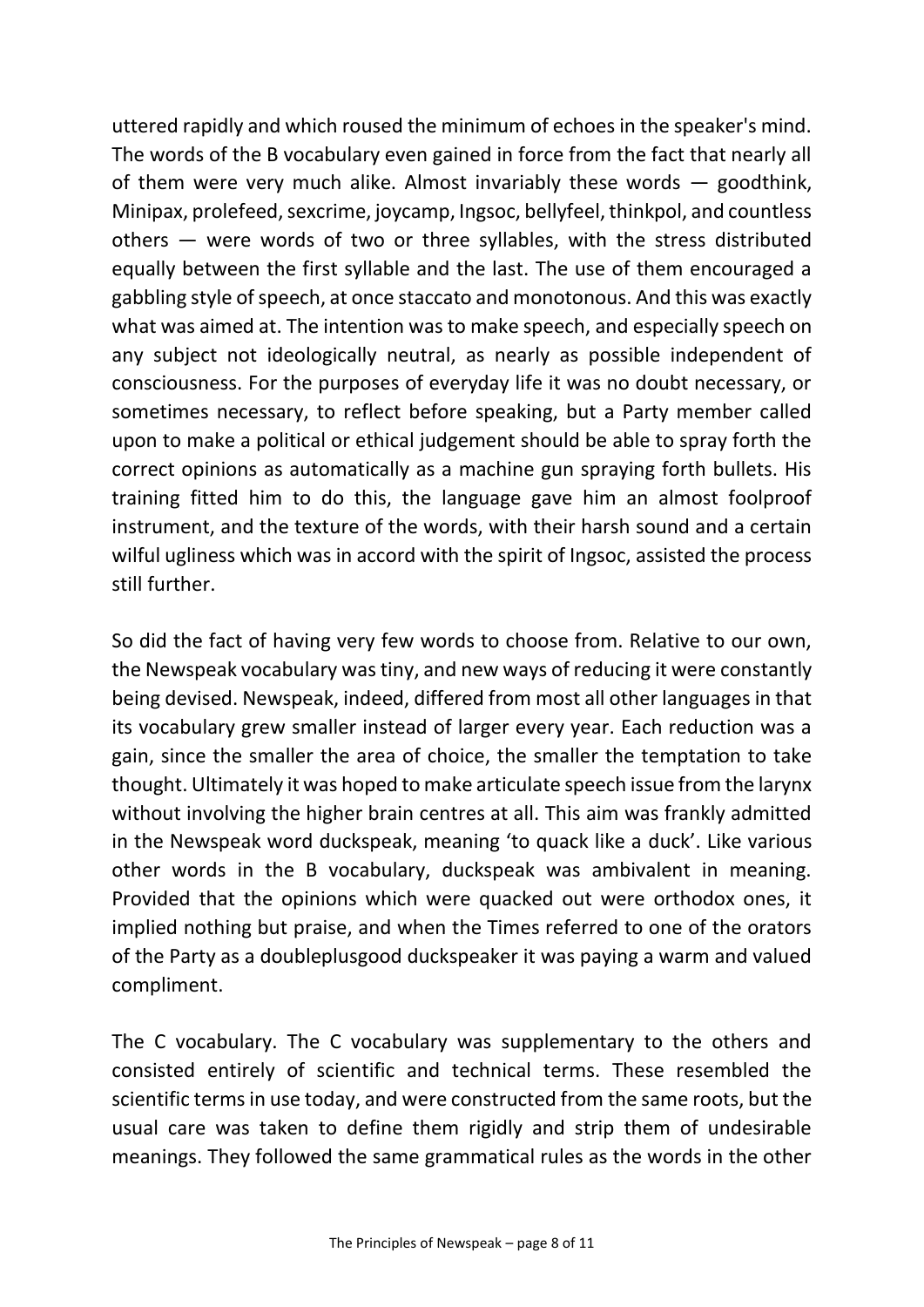two vocabularies. Very few of the C words had any currency either in everyday speech or in political speech. Any scientific worker or technician could find all the words he needed in the list devoted to his own speciality, but he seldom had more than a smattering of the words occurring in the other lists. Only a very few words were common to all lists, and there was no vocabulary expressing the function of Science as a habit of mind, or a method of thought, irrespective of its particular branches. There was, indeed, no word for 'Science', any meaning that it could possibly bear being already sufficiently covered by the word Ingsoc.

From the foregoing account it will be seen that in Newspeak the expression of unorthodox opinions, above a very low level, was well-nigh impossible. It was of course possible to utter heresies of a very crude kind, a species of blasphemy. It would have been possible, for example, to say Big Brother is ungood. But this statement, which to an orthodox ear merely conveyed a self-evident absurdity, could not have been sustained by reasoned argument, because the necessary words were not available. Ideas inimical to Ingsoc could only be entertained in a vague wordless form, and could only be named in very broad terms which lumped together and condemned whole groups of heresies without defining them in doing so. One could, in fact, only use Newspeak for unorthodox purposes by illegitimately translating some of the words back into Oldspeak. For example, All mans are equal was a possible Newspeak sentence, but only in the same sense in which All men are redhaired is a possible Oldspeak sentence. It did not contain a grammatical error, but it expressed a palpable untruth  $-$  i.e. that all men are of equal size, weight, or strength. The concept of political equality no longer existed, and this secondary meaning had accordingly been purged out of the word equal. In 1984, when Oldspeak was still the normal means of communication, the danger theoretically existed that in using Newspeak words one might remember their original meanings. In practice it was not difficult for any person well grounded in doublethink to avoid doing this, but within a couple of generations even the possibility of such a lapse would have vaished. A person growing up with Newspeak as his sole language would no more know that equal had once had the secondary meaning of 'politically equal', or that free had once meant 'intellectually free', than for instance, a person who had never heard of chess would be aware of the secondary meanings attaching to queen and rook. There would be many crimes and errors which it would be beyond his power to commit, simply because they were nameless and therefore unimaginable. And it was to be foreseen that with the passage of time the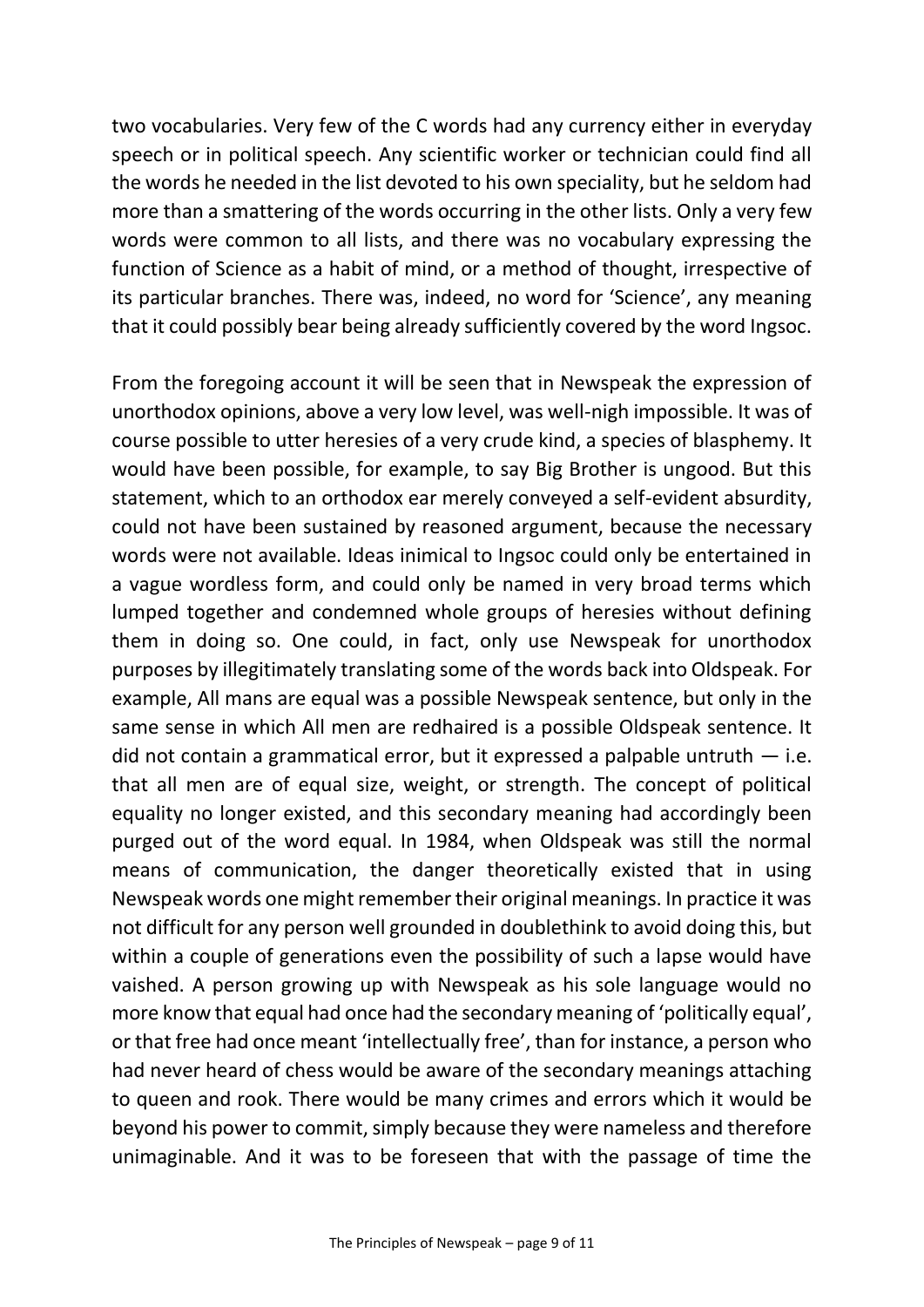distinguishing characteristics of Newspeak would become more and more pronounced — its words growing fewer and fewer, their meanings more and more rigid, and the chance of putting them to improper uses always diminishing.

When Oldspeak had been once and for all superseded, the last link with the past would have been severed. History had already been rewritten, but fragments of the literature of the past survived here and there, imperfectly censored, and so long as one retained one's knowledge of Oldspeak it was possible to read them. In the future such fragments, even if they chanced to survive, would be unintelligible and untranslatable. It was impossible to translate any passage of Oldspeak into Newspeak unless it either referred to some technical process or some very simple everyday action, or was already orthodox (goodthinkful would be the Newspeak expression) in tendency. In practice this meant that no book written before approximately 1960 could be translated as a whole. Prerevolutionary literature could only be subjected to ideological translation — that is, alteration in sense as well as language. Take for example the well-known passage from the Declaration of Independence:

We hold these truths to be self-evident, that all men are created equal, that they are endowed by their creator with certain inalienable rights, that among these are life, liberty, and the pursuit of happiness. That to secure these rights, Governments are instituted among men, deriving their powers from the consent of the governed. That whenever any form of Government becomes destructive of those ends, it is the right of the People to alter or abolish it, and to institute new Government...

It would have been quite impossible to render this into Newspeak while keeping to the sense of the original. The nearest one could come to doing so would be to swallow the whole passage up in the single word crimethink. A full translation could only be an ideological translation, whereby Jefferson's words would be changed into a panegyric on absolute government.

A good deal of the literature of the past was, indeed, already being transformed in this way. Considerations of prestige made it desirable to preserve the memory of certain historical figures, while at the same time bringing their achievements into line with the philosophy of Ingsoc. Various writers, such as Shakespeare, Milton, Swift, Byron, Dickens, and some others were therefore in process of